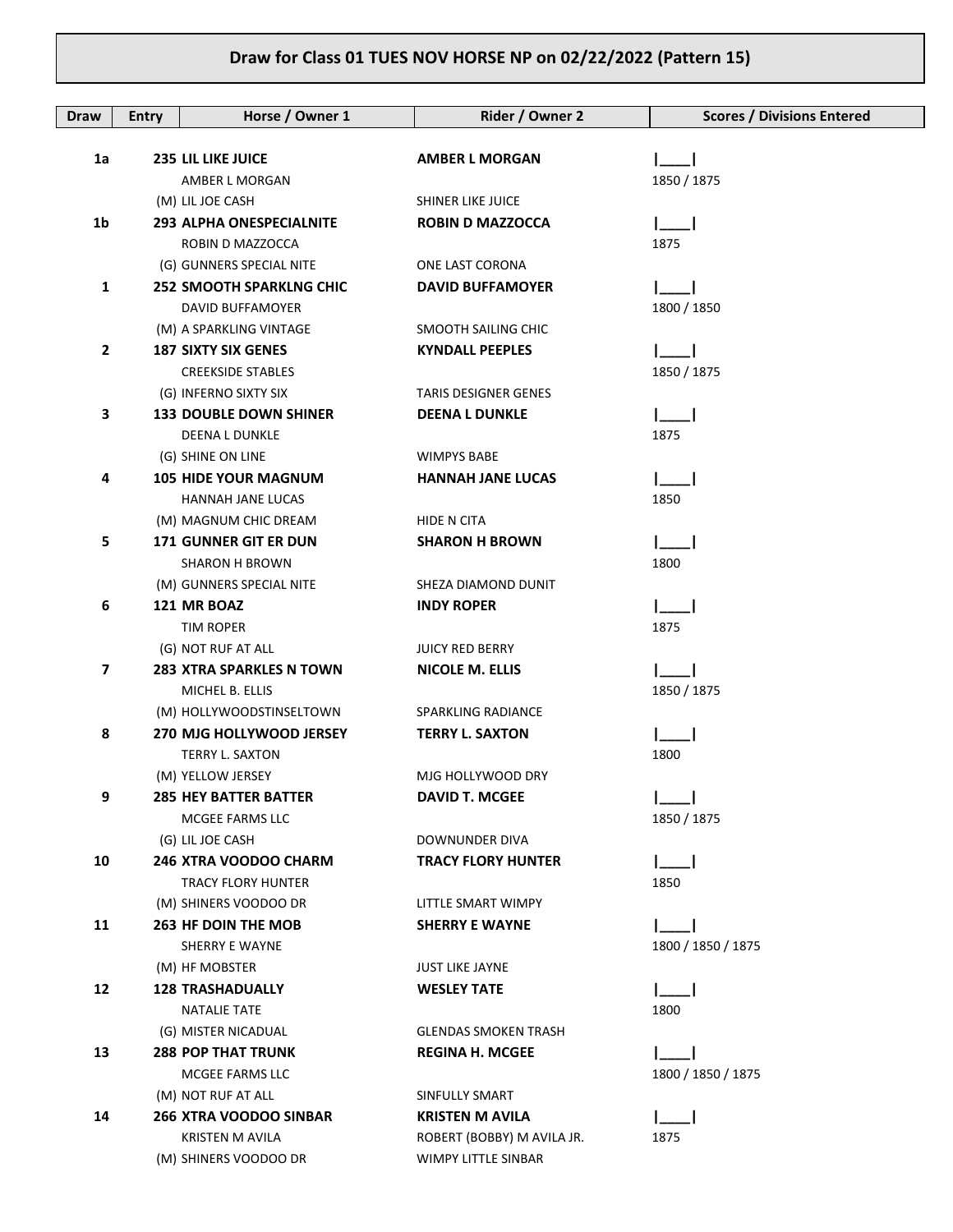| Draw | <b>Entry</b> | Horse / Owner 1                                   | Rider / Owner 2                                  | <b>Scores / Divisions Entered</b> |
|------|--------------|---------------------------------------------------|--------------------------------------------------|-----------------------------------|
|      |              |                                                   |                                                  |                                   |
| 15   |              | <b>223 RIDING WHIZ JOY</b>                        | <b>JENNIFER GROEHN</b>                           |                                   |
|      |              | <b>JENNIFER GROEHN</b>                            |                                                  | 1850                              |
|      |              | (M) SPOOKS GOTTA WHIZ                             | <b>CD JOYRIDE</b>                                |                                   |
| 16   |              | <b>276 BE AECH BEAU</b>                           | <b>ABIGAIL GRACE EHRINGER</b>                    |                                   |
|      |              | ABIGAIL GRACE EHRINGER                            |                                                  | 1875                              |
|      |              | (S) GUNNER                                        | NU CHEX SOLANO                                   |                                   |
| 17   |              | <b>213 RUFIN UP THE CHICS</b>                     | <b>TRISTAN BAGBY</b>                             |                                   |
|      |              | KY LAKE TRAILER SALES INC                         |                                                  | 1875                              |
|      |              | (G) NOT RUF AT ALL                                | MS PLAYALOTTA CHIC                               |                                   |
| 18   |              | <b>191 THIS CHIC IS DREAMY</b>                    | <b>EMERSON I MADONIA</b>                         |                                   |
|      |              | EMERSON I MADONIA                                 |                                                  | 1875                              |
|      |              | (M) MAGNUM CHIC DREAM                             | ROOSTERS TIVIO                                   |                                   |
| 19   |              | <b>111 GOT TWISTED IN VEGAS</b>                   | <b>MADISON H RAFACZ</b>                          |                                   |
|      |              | <b>MADISON H RAFACZ</b>                           |                                                  | 1875                              |
|      |              | (M) HIGH ROLLER WHIZ                              | WIMPYS DUN TWISTIN                               |                                   |
| 20   |              | <b>291 BIG NICCY</b><br><b>CARSON L BRAMBLETT</b> | <b>CARSON L BRAMBLETT</b>                        | 1800                              |
|      |              | (M) BIG CHEX TO CASH                              | <b>TAMMY NICCY</b>                               |                                   |
| 21   |              | <b>194 BONITA CHIC</b>                            | <b>JILLANE B BROWN</b>                           |                                   |
|      |              | JILLANE B BROWN                                   | WESLEY S. BROWN                                  | 1850                              |
|      |              | (M) MAGNUM CHIC DREAM                             | <b>JD CONQUISTA ANNA</b>                         |                                   |
| 22   |              | <b>280 CAPITAN INFERNO</b>                        | <b>MASON DORSEY</b>                              |                                   |
|      |              | <b>MASON DORSEY</b>                               |                                                  | 1800 / 1850                       |
|      |              | (S) INFERNO SIXTY SIX                             | <b>BUENA SPOOK</b>                               |                                   |
| 23   |              | <b>185 LIL SHOWTIME</b>                           | <b>KYNDALL PEEPLES</b>                           |                                   |
|      |              | <b>CREEKSIDE STABLES</b>                          |                                                  | 1850 / 1875                       |
|      |              | (M) LIL JOE CASH                                  | <b>SHOWTIMES PACKINAGUN</b>                      |                                   |
| 24   |              | <b>286 ITS REININ WHIZKEY</b>                     | <b>DAVID T. MCGEE</b>                            |                                   |
|      |              | MCGEE FARMS LLC                                   |                                                  | 1800 / 1850 / 1875                |
|      |              | (G) WHIZKEY ON THE ROCKS                          | <b>GUNNERS MASQUERADE</b>                        |                                   |
| 25   |              | 100 WHITE NOISE                                   | <b>GABRIELLE RENEE CHANNELL</b>                  |                                   |
|      |              | <b>GABRIELLE RENEE CHANNELL</b>                   |                                                  | 1850                              |
|      |              | (G) GUNNER                                        | ROYAL CHIC SOLANO                                |                                   |
| 26   |              | <b>137 MADE BY THE MOB</b>                        | <b>MATT MURPHY</b>                               |                                   |
|      |              | <b>MATT MURPHY</b>                                |                                                  | 1800                              |
|      |              | (S) HF MOBSTER                                    | STARLIGHT TILL DAWN                              |                                   |
| 27   |              | <b>234 ITS ALL ABOUT SNOW</b>                     | <b>AMBER L MORGAN</b>                            |                                   |
|      |              | AMBER L MORGAN                                    |                                                  | 1850 / 1875                       |
|      |              | (G) ITS ALL ABOUT SMART                           | <b>SNOW GUN</b><br><b>KATHARINE GEORGE CAPPE</b> |                                   |
| 28   |              | <b>126 WALLAS CORONA</b>                          |                                                  |                                   |
|      |              | KATHARINE GEORGE CAPPE<br>(G) WALLA WALLA WHIZ    | <b>CORONAS MAJOR</b>                             | 1850                              |
| 29   |              | 279 CONQUISTADORTWIZZLER                          | <b>LAUREN SANBORN</b>                            |                                   |
|      |              | JOANNE SANBORN                                    |                                                  | 1875                              |
|      |              | (G) CONQUISTADOR WHIZ                             | RITAS SAN JO                                     |                                   |
| 30   |              | 106 HS HOLLYWOOD WHIZ                             | <b>HANNAH JANE LUCAS</b>                         |                                   |
|      |              | HANNAH JANE LUCAS                                 |                                                  | 1850                              |
|      |              | (G) BAR TOP SAILOR                                | ANNIE DUN DID IT                                 |                                   |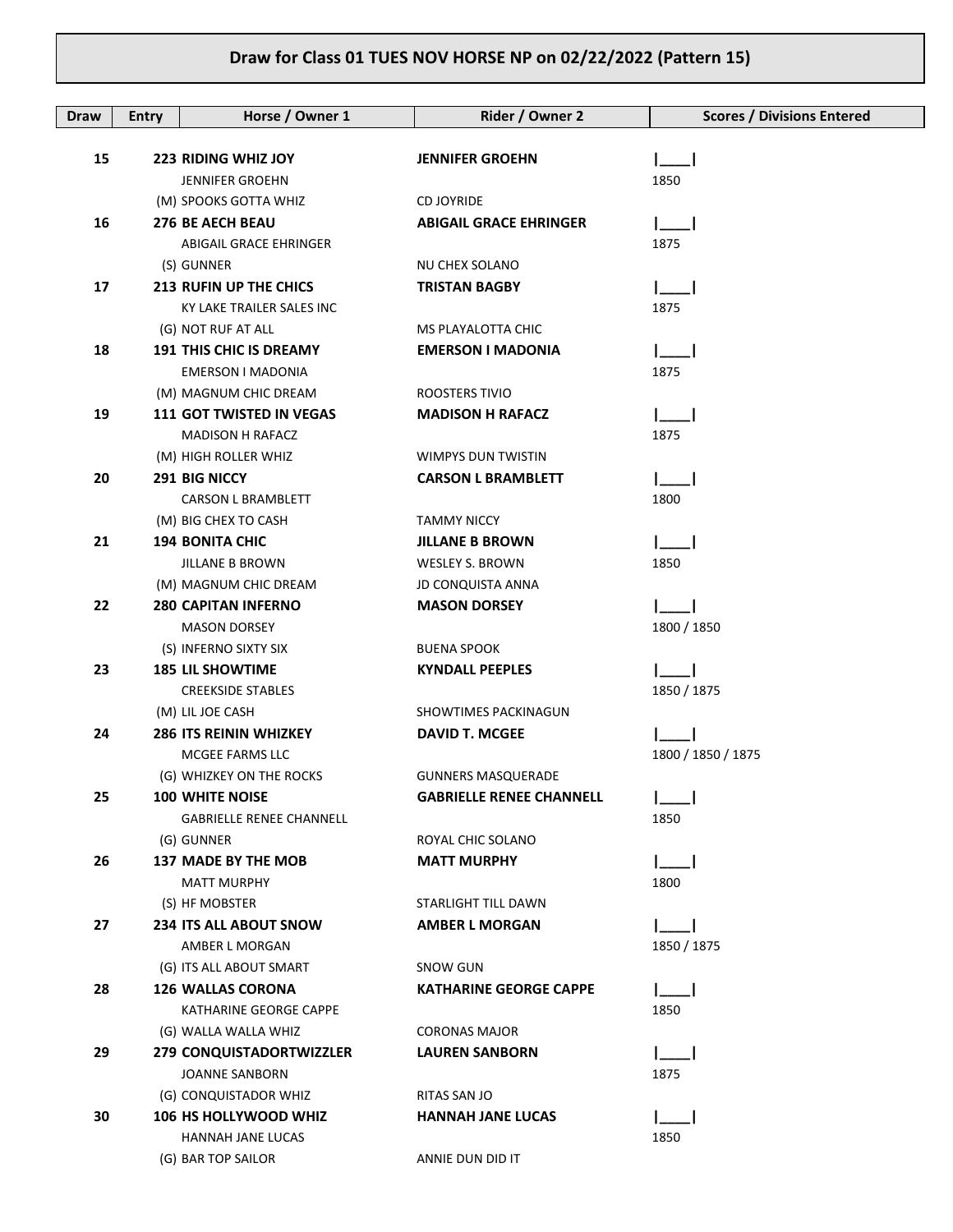| Draw | <b>Entry</b> | Horse / Owner 1                                           | Rider / Owner 2          | <b>Scores / Divisions Entered</b> |
|------|--------------|-----------------------------------------------------------|--------------------------|-----------------------------------|
|      |              |                                                           |                          |                                   |
| 31   |              | 274 DR FEEL GOOD                                          | <b>AUBREY GALBRAITH</b>  |                                   |
|      |              | DIRTY MONEY LLC                                           | EYEDBEYOURDREAMGIRL      | 1850                              |
| 32   |              | (G) SHINERS VOODOO DR<br><b>225 DIAMONDS IN MY DREAMS</b> | <b>LORRI L PETERSEN</b>  |                                   |
|      |              | <b>LORRI L PETERSEN</b>                                   |                          | 1850 / 1875                       |
|      |              | (G) LIKE A DIAMOND                                        | <b>BRENNAS DREAM</b>     |                                   |
| 33   |              | <b>260 RUF DOT TARI</b>                                   | <b>NICK TAYLOR</b>       |                                   |
|      |              | <b>CAMIEL TAYLOR</b>                                      |                          | 1850 / 1875                       |
|      |              | (G) NOT RUF AT ALL                                        | <b>SKEETS DOT TARI</b>   |                                   |
| 34   |              | <b>259 THE WRIGHT FACE</b>                                | <b>CADENCE ROSE EGER</b> |                                   |
|      |              | <b>CADENCE ROSE EGER</b>                                  |                          | 1800                              |
|      |              | (M) PALE FACE DUNNIT                                      | LENARETTE                |                                   |
| 35   |              | <b>123 GALS LOVE A SPOOK</b>                              | <b>INDY ROPER</b>        |                                   |
|      |              | <b>TIM ROPER</b>                                          |                          | 1850                              |
|      |              | (G) SMART SPOOK                                           | <b>WIMPYS LITTLE GAL</b> |                                   |
| 36   |              | <b>184 MR WHIZICOL</b>                                    | <b>RINCK J HEULE</b>     |                                   |
|      |              | <b>RINCK J HEULE</b>                                      |                          | 1850                              |
|      |              | (G) WALLA WALLA WHIZ                                      | COLONELS JAZZY JEWEL     |                                   |
| 37   |              | <b>255 THELMAS LITTLE STEP</b>                            | <b>JEFF SIZELOVE</b>     |                                   |
|      |              | JEFF SIZELOVE                                             | JANET D SIZELOVE         | 1850 / 1875                       |
|      |              | (M) WIMPYS LITTLE STEP                                    | KACHINA OAK OLENA        |                                   |
| 38   |              | <b>257 MORE US CODE</b>                                   | <b>NELSON SHERTZER</b>   |                                   |
|      |              | <b>NELSON SHERTZER</b>                                    |                          | 1850 / 1875                       |
|      |              | (G) ELECTRIC CODE                                         | <b>MOONSTONE MEGA</b>    |                                   |
| 39   |              | 152 VOODOO WHIZ                                           | <b>DAVID T. MCGEE</b>    |                                   |
|      |              | MCGEE FARMS LLC                                           |                          | 1850 / 1875                       |
|      |              | (G) SHINERS VOODOO DR                                     | MISS WHIZARIMA           |                                   |
| 40   |              | <b>164 WIN MY CASH</b>                                    | <b>MICHAEL W MARKS</b>   |                                   |
|      |              | TEXAS HORSE POWER RANCH LLC                               |                          | 1875                              |
|      |              | (M) LIL JOE CASH                                          | WIN MY SHINE             |                                   |
| 41   |              | 202 ITS SNIPPIN TIME                                      | <b>JESSICAH KELLER</b>   | $I_{\text{max}}$                  |
|      |              | HILLDALE FARM                                             | SNIP O SATELLITE         | 1850 / 1875                       |
| 42   |              | (M) SHINE BIG TIME<br><b>180 MMB CHIC GUN RENDA</b>       | <b>JENNA R WEBB</b>      |                                   |
|      |              | JENNA R WEBB                                              |                          | 1850 / 1875                       |
|      |              | (S) GUNNERS TINSELTOWN                                    | LIL CHIC BALOU           |                                   |
| 43   |              | <b>110 DUNIT THE MAGNUM WAY</b>                           | <b>MADISON H RAFACZ</b>  |                                   |
|      |              | SHANNON L RAFACZ                                          |                          | 1800                              |
|      |              | (M) MAGNUM CHIC DREAM                                     | DUNIT THE GUNNER WAY     |                                   |
| 44   |              | <b>287 RIPPIN UP THE DIRT</b>                             | <b>REGINA H. MCGEE</b>   |                                   |
|      |              | MCGEE FARMS LLC                                           |                          | 1850 / 1875                       |
|      |              | (G) WHIZKEY N DIAMONDS                                    | ANNE GET YOUR GUNNER     |                                   |
| 45   |              | <b>292 WHIZS HOLLYWOOD STAR</b>                           | <b>HOLLY K TURNER</b>    |                                   |
|      |              | <b>HOLLY K TURNER</b>                                     |                          | 1850                              |
|      |              | (S) TOPSAIL WHIZ                                          | DUN ITS KALICO STAR      |                                   |
| 46   |              | <b>251 SHEZA CROME MAGNET</b>                             | <b>DAVID BUFFAMOYER</b>  |                                   |
|      |              | DAVID BUFFAMOYER                                          |                          | 1800 / 1850                       |
|      |              | (M) CUSTOM CROME                                          | SHINEDUP WHIZN TOGLO     |                                   |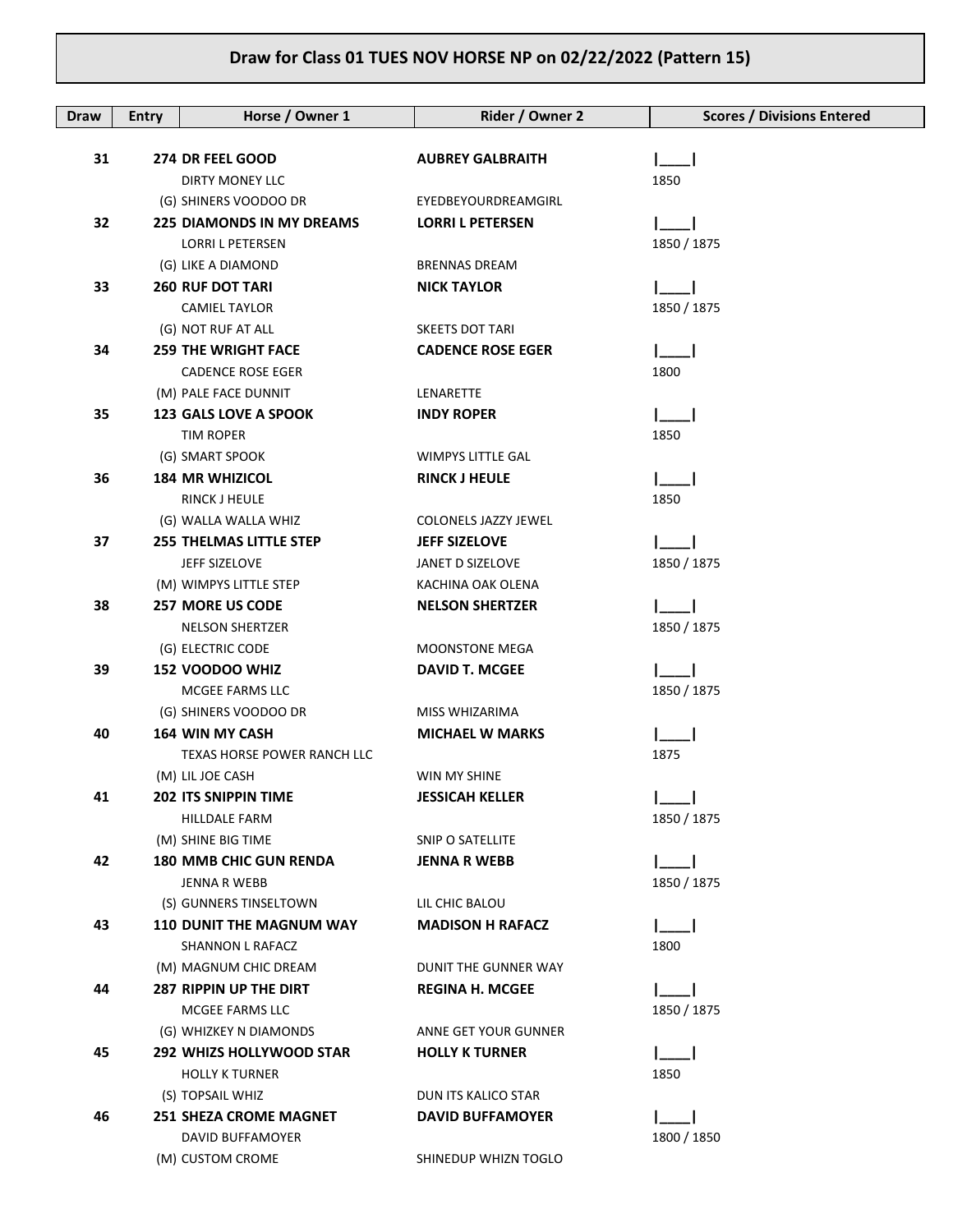| Draw | <b>Entry</b> | Horse / Owner 1                   | Rider / Owner 2                   | <b>Scores / Divisions Entered</b> |
|------|--------------|-----------------------------------|-----------------------------------|-----------------------------------|
|      |              |                                   |                                   |                                   |
| 47   |              | 267 KR IMA CHIC                   | <b>KRISTEN M AVILA</b>            |                                   |
|      |              | <b>KRISTEN M AVILA</b>            |                                   | 1850                              |
|      |              | (M) MAGNUM CHIC DREAM             | KR IMA TEJON                      |                                   |
| 48   |              | <b>220 XTRA POP QUIZ</b>          | <b>KATIE JEDELE</b>               |                                   |
|      |              | KATIE JEDELE                      |                                   | 1850                              |
|      |              | (M) PALE FACE DUNNIT              | LIL RUF WHIZ QHIZ                 |                                   |
| 49   |              | <b>290 IM NOT A WIMPY CHIC</b>    | <b>LYLA GRACE TUTTLE</b>          |                                   |
|      |              | LYLA GRACE TUTTLE                 |                                   | 1800 / 1850 / 1875                |
|      |              | (M) SMART CHIC OLENA              | <b>WIMPYS STAR</b>                |                                   |
| 50   |              | <b>256 SPOOKED BY STARLIGHT</b>   | <b>LAURA MAE SCHOELLER</b>        |                                   |
|      |              | JANNA MARIA SCHOELLER             |                                   | 1800                              |
|      |              | (G) SMART SPOOK                   | DUN IT IN STARLIGHT               |                                   |
| 51   |              | <b>107 DUN WHIZ SPARKS</b>        | <b>MICHELLE C STAGG</b>           |                                   |
|      |              | MICHELLE C STAGG                  |                                   | 1800                              |
|      |              | (M) JACS ELECTRIC SPARK           | DUN IT WHIZ BRANDY                |                                   |
| 52   |              | <b>208 EBONY WHIZARD</b>          | <b>PEGGY LOVEJOY</b>              |                                   |
|      |              | PEGGY LOVEJOY                     |                                   | 1850                              |
|      |              | (G) GUNNERS SPECIAL NITE          | <b>EBONY WHIZ</b>                 |                                   |
| 53   |              | 209 SLY DA LINE                   | <b>TIFFANY LEONARD</b>            |                                   |
|      |              | LEONARD TRUCK & TRAILER INC       |                                   | 1800 / 1850 / 1875                |
|      |              | (G) SHINE ON LINE                 | SLY DA BERRY PINE                 |                                   |
| 54   |              | <b>217 ROADSIDE WHIZKEY</b>       | <b>HAMP FLYNN</b>                 |                                   |
|      |              | <b>HAMP FLYNN</b>                 |                                   | 1800                              |
|      |              | (M) WHIZKEY N DIAMONDS            | REST UP                           |                                   |
| 55   |              | <b>212 SPOOKGOTITSMOKN</b>        | <b>TRISTAN BAGBY</b>              |                                   |
|      |              | <b>TERESA WYNN</b>                |                                   | 1800                              |
|      |              | (S) SPOOKS GOTTA WHIZ             | HOLLYWOOD DUN GUNNIT              |                                   |
| 56   |              | <b>240 WHIZKEY AT DAWN</b>        | <b>WAYNE MIZELLE</b>              |                                   |
|      |              | <b>WAYNE MIZELLE</b>              |                                   | 1850 / 1875                       |
|      |              | (G) WHIZKEY N DIAMONDS            | <b>DUALIN AT DAWN</b>             |                                   |
| 57   |              | 253 RUF RIDE TO HEAVEN            | <b>JEFF SIZELOVE</b>              | $\lfloor - \rfloor$               |
|      |              | JEFF SIZELOVE                     |                                   | 1800 / 1850                       |
|      |              | (M) NOT RUF AT ALL                | SMART WHIZ LADY                   |                                   |
| 58   |              | <b>233 GUNNA BE YOUR PAPA</b>     | <b>BURT EVANS</b>                 |                                   |
|      |              | <b>BURT EVANS</b>                 |                                   | 1850                              |
|      |              | (G) GUNNATRASHYA                  | <b>CODY CEE CUTTER</b>            |                                   |
| 59   |              | <b>265 PATENTED MOVES</b>         | <b>NICOLE M. ELLIS</b>            |                                   |
|      |              | NICOLE M. ELLIS                   |                                   | 1800                              |
|      |              | (G) SG FROZEN ENTERPRIZE          | SHINE ON RETSINA                  |                                   |
| 60   |              | <b>124 WALLY WONKA</b>            | <b>INDY ROPER</b>                 |                                   |
|      |              | TIM ROPER<br>(G) WALLA WALLA WHIZ | WIMPYS COCO STEP                  | 1800 / 1850 / 1875                |
| 61   |              | <b>278 MISSIN SMART CODE</b>      | <b>KRISTEN L WESOJA</b>           |                                   |
|      |              | DEB J WESOJA                      |                                   | 1800                              |
|      |              | (G) ELECTRIC CODE                 | <b>CHIC MISSIN</b>                |                                   |
| 62   |              | <b>102 JUICEPOWER</b>             | <b>STEPHANIE A SOARES-ROBERTS</b> |                                   |
|      |              | STEPHANIE A SOARES-ROBERTS        |                                   | 1800 / 1850 / 1875                |
|      |              | (G) SMART LIKE JUICE              | PLAY ROOSTER                      |                                   |
|      |              |                                   |                                   |                                   |